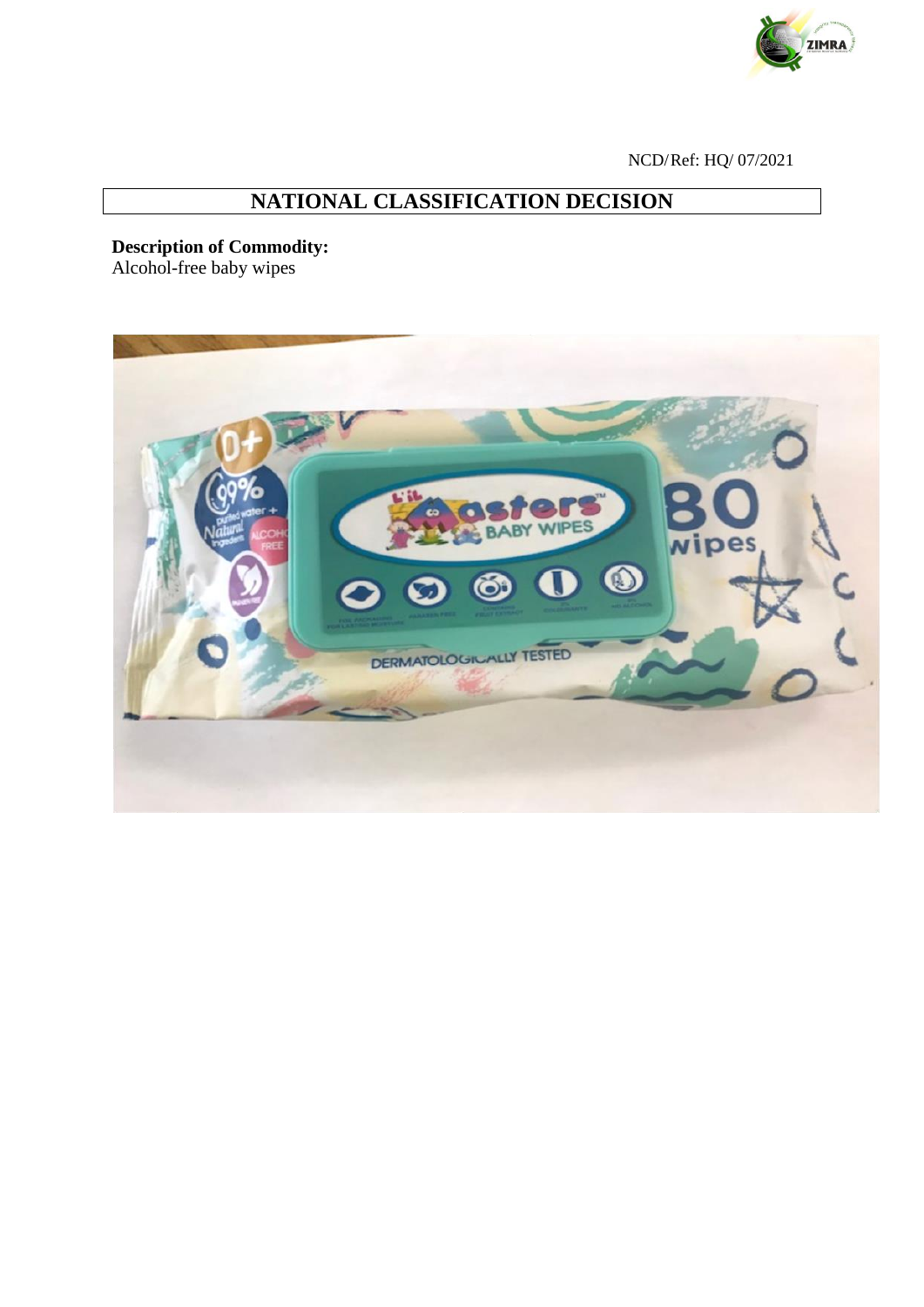

**Trade Name:** Alcohol-free baby wipes

**Common Name:** Nil

**Scientific Name: Nil**

## **Tariff Decision: HS Code… 3307.9090**

## **Reasons:**

- General Interpretative Rule (GIR) 1 which provides that the titles of sections, chapters and sub-chapters are provided for ease of reference only; for legal purposes classification, shall be determined according to the terms of the headings and any relative section or chapter notes.
- Rule 3: Classification based by reference to the component which gives their essential character.
- Rule 6, For legal purposes, the classification of goods in the sub-heading shall be determined according to the terms of those sub-heading and any related sub-headings notes and mutatis mutandis, to the above Rules, on the understanding that only subheadings at the same level are comparable. For the purposes of this Rule the relative Section and Chapter Notes also apply, unless the context otherwise requires.
- Explanatory Note (IV) (c) to heading 34.01 on page VI-3401-3 states in part; the heading excludes: Paper, wadding, felt, and non-wovens, simply perfumed (Chapter 33).